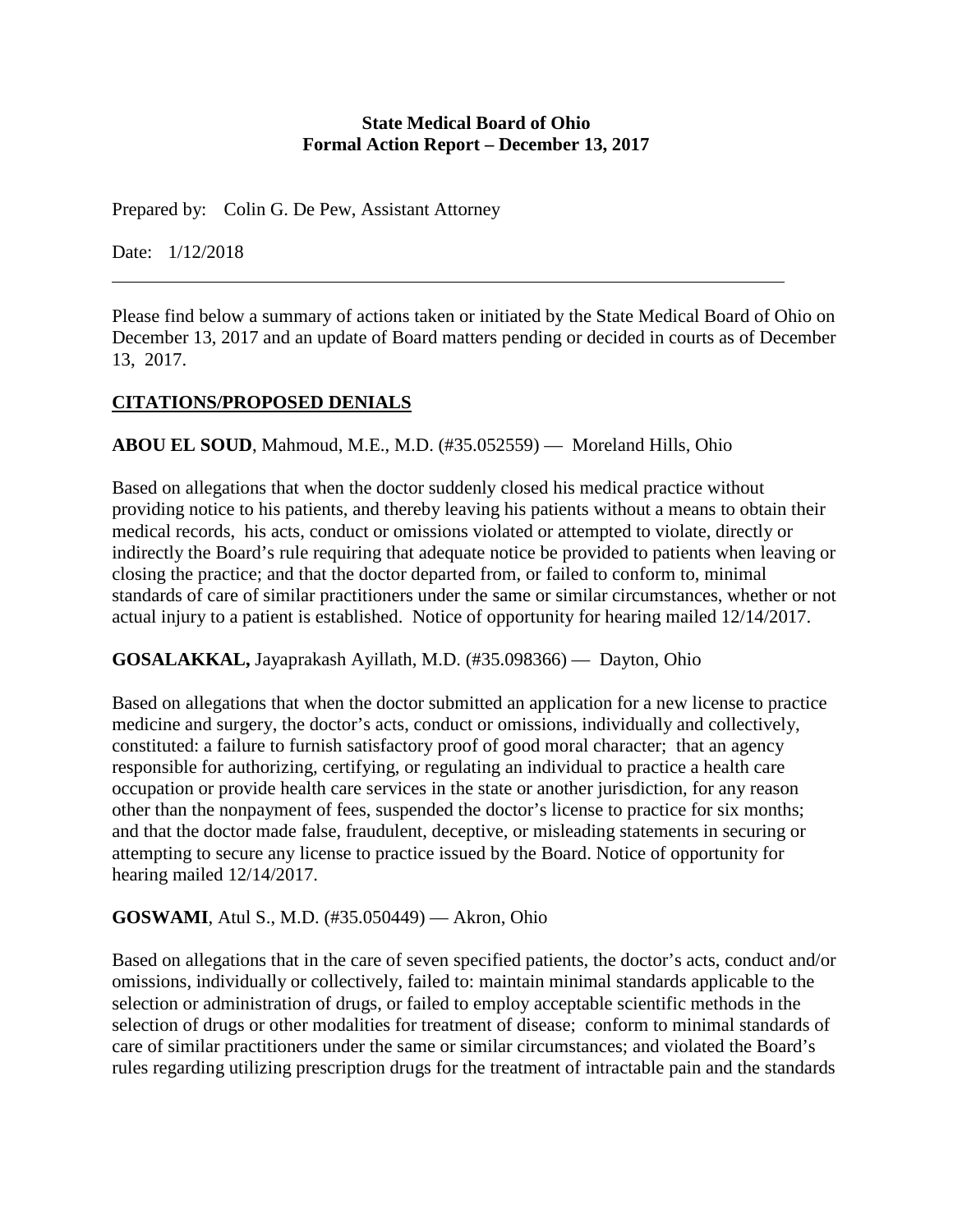and procedures for review of the Ohio Automated Rx Reporting System. Notice of opportunity for hearing mailed 12/14/2017.

**JONES**, Michael Wade, D.O. (#34.007550) — Lynchburg, Virginia

Based on a prior action by the Kentucky Board of Medical Licensure, which restricted or limited the doctor's license to practice for an indefinite period of time, required the doctor to complete a course on prescribing controlled drugs, and undergo patient chart reviews; and based on a prior action by the Virginia Board of Medicine, which issued an Order prohibiting the doctor from independently assessing, treating, managing, prescribing to or consulting patients with chronic pain. Notice of opportunity for hearing mailed 12/14/2017.

# **SUMMER**, Mory, M.D. (#35.024974) — Dayton, Ohio

Based on allegations that when the doctor failed to respond to interrogatories sent by a Board investigator, the doctor's acts, conduct and/or omissions, individually or collectively, constitute a failure to cooperate with a board investigation, including failure to comply with a subpoena or order issued by the board or failure to answer truthfully a question presented by the board in an investigative interview, an office conference, at a deposition, or in written interrogatories. Notice of opportunity for hearing mailed 12/14/2017.

**TAYLOR**, James R., III, M.T. (#33.020968) — Columbus, Ohio

Based on allegations that when the massage therapist continued to practice despite having his certificate suspended per a child support order issued by the Franklin County Child Support Enforcement Agency, the massage therapist's acts, conduct and/or omissions, individually or collectively, constitute the commission of a felony in Ohio, regardless of the jurisdiction in which the act was committed, to wit, the Practice of Medicine [or any of its branches] Without a license. Notice of opportunity for hearing mailed 12/14/2017.

**VASHI**, Christopher Neil, M.D. (#35.096249) — Cincinnati, Ohio

Based on allegations that when the doctor prescribed medication to one specified patient during the course of a sexual relationship, he was terminated from his medical practice for violating the practice's policies, and subsequently entered treatment for chemical dependency issues, the doctor's acts, conduct and/or omissions, individually or collectively, constitute an impairment in his ability to practice according to acceptable and prevailing standards of care because of habitual or excessive use or abuse of drugs, alcohol, or other substances that impair ability to practice; that the doctor violated the Board's rules regarding sexual misconduct, and the utilization of controlled substances for self and family members, and thereby departed from the minimal standards of care of similar practitioners under the same or similar circumstances, whether or not actual injury to a patient is established; and that the doctor failed to maintain minimal standards applicable to the selection or administration of drugs, or failed to employ acceptable scientific methods in the selection of drugs or other modalities for the treatment of disease. Notice of opportunity for hearing mailed 12/14/2017.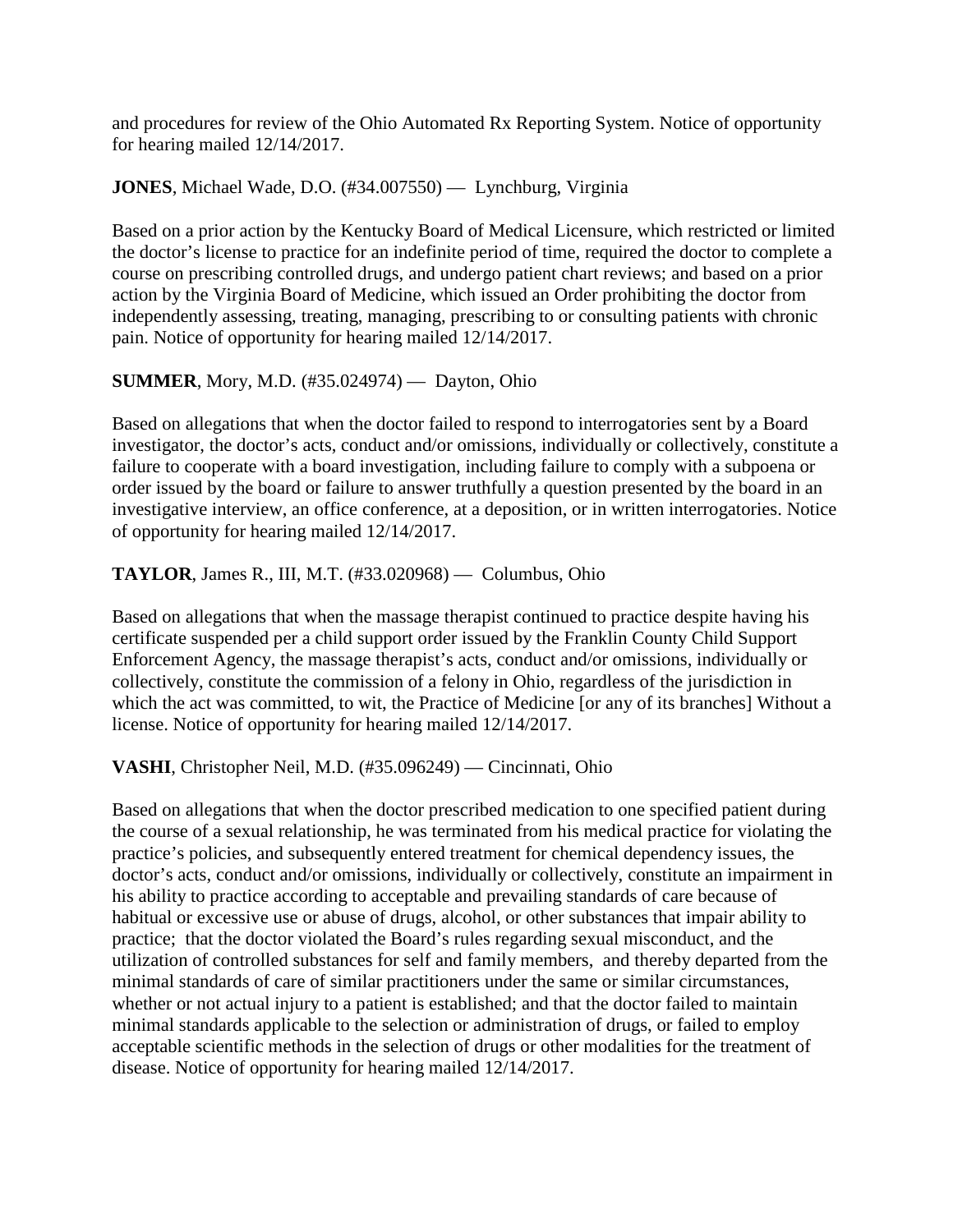## **FINAL ORDERS**

## **GORDON**, Scott David, D.O. (#58.005769) — East Liverpool, Ohio

Training certificate to practice osteopathic medicine and surgery revoked. Based on the doctor's failure to submit to a Board ordered psychiatric examination; and the legal presumption that the doctor's failure to submit to the psychiatric examination constitutes an admission that he is unable to practice according to acceptable and prevailing standards of care by reason of mental or physical illness. Order effective 12/14/2017.

**HAMILTON**, Denise Ann, M.D. (#35.120596) — Beavercreek, Ohio

License to practice medicine and surgery suspended for at least ninety days, retroactive to the date of the doctor's summary suspension on  $6/14/2017$ , subject to interim monitoring conditions, conditions for reinstatement, and probationary terms for at least five years upon reinstatement or restoration. Based on the finding that the doctor is impaired in her ability to practice according to acceptable and prevailing standards of care because of habitual or excessive use or abuse of drugs, alcohol, or other substances that impair ability to practice. Order effective 12/14/2017. (Journal Entry – No hearing requested.)

**HANZEL**, Kevin Thomas, D.P.M. (#36.001906) — Coldwater, Ohio

License to practice podiatric medicine and surgery suspended for an indefinite period of time, and subject to conditions for reinstatement, and a \$4,500 fine. Based on the finding that the doctor failed to cooperate in an investigation conducted by the Board. Order effective 12/14/2017. (Journal Entry – No hearing requested.)

**LLOYD**, Raymond Anthony, II, M.D. (#35.121091) — Ardmore, Pennsylvania

License to practice medicine and surgery reprimanded, suspended for an indefinite period of time; and subject to conditions for reinstatement or restoration, and a \$4,500 fine. Based on a prior action by the Delaware Board of Medical Licensure and Discipline which reprimanded the doctor's license for unprofessional conduct when the doctor's failed to complete the requisite number of continuing education courses; and based on the finding that the doctor failed to cooperate in an investigation conducted by the Board. Order effective 1/3/2018. (Journal Entry – No hearing requested.)

**SIDDIQI,** Munawar, M.D. (#35.077460) — London, Kentucky

License to practice medicine and surgery suspended for an indefinite period of time, subject to conditions for restoration, including the submission of an unrestricted Kentucky license, and probationary terms and conditions for at least two years. Based on a prior action by the Kentucky Board of Medical Licensure which restricted the doctor's license to practice medicine and surgery for an indefinite period of time; prohibited the doctor from prescribing, dispensing, or otherwise professionally utilizing controlled substances; and also required the doctor to complete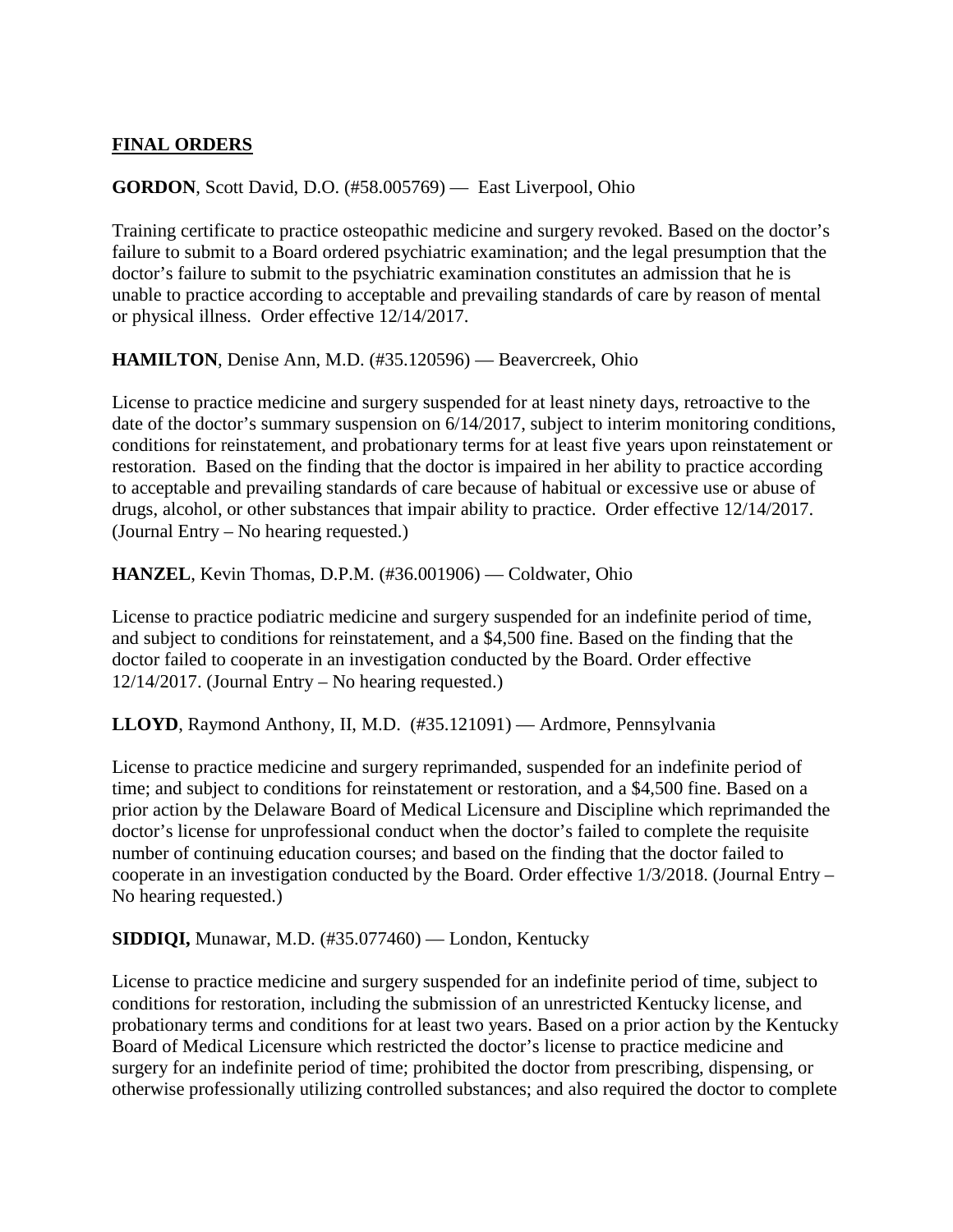courses on medical record keeping, and prescribing of controlled substances. Order effective 1/3/2018.

## **VOLUNTARY PERMANENT SURRENDERS/ RETIREMENTS/WITHDRAWALS**

**HENIG**, Israel, M.D. (#35.048095) — Beachwood, Ohio

Voluntary permanent retirement of license to practice medicine and surgery authorized by doctor in lieu of further investigation regarding possible violations of Section 4731.22(B)(19), Ohio Revised Code. Effective 12/13/2017.

**HUHEEY**, Marilyn J., M.D. (#35.033212) — Columbus, Ohio

Voluntary permanent retirement of license to practice medicine and surgery authorized by doctor in lieu of further investigation regarding possible violations of Section 4731.22(B)(19), Ohio Revised Code. Effective 12/13/2017. Retirement effective 12/31/2017.

**NAHLE**, John, L.M.T. (#33.022235) — Toledo, Ohio

Permanent revocation of certificate to practice massage therapy authorized by massage therapist in lieu of further investigation regarding possible violations of Section 4731.22(B)(10), Ohio Revised Code. Effective 12/13/2017.

# **CONSENT AGREEMENTS**

**GANTNER**, Thomas James, P.A. (#50.003782RX) — Lima, Ohio

License to practice as a physician assistant suspended for an indefinite period of time, but for at least one hundred and fifty days, and subject to a \$7,500 fine to be paid within one hundred and fifty days of the effective date of the consent agreement, interim monitoring, conditions for reinstatement, including requirement that physician assistant enter into a subsequent consent agreement incorporating probationary terms, conditions and limitations as determined by the Board. Based on the physician assistant's admission that he is impaired in his ability to practice in accordance with acceptable and prevailing standards of care because of habitual or excessive use or abuse of drugs, alcohol, or other substances that impair ability to practice; and that, he committed an act that constitutes a felony in Ohio, regardless of the jurisdiction in which the act was committed; and that, he made false, fraudulent, deceptive, or misleading statements. Agreement effective 12/13/2017.

**KREBS**, John Keith, M.D. (35.066400) — Sheffield Village, Ohio

License to practice medicine and surgery reinstated, and subject to probationary terms, conditions and limitations for at least five years. Based on doctor having completed all requirements for reinstatement of license pursuant to the terms of the 8/9/2017 Consent Agreement. Agreement effective 12/13/2017.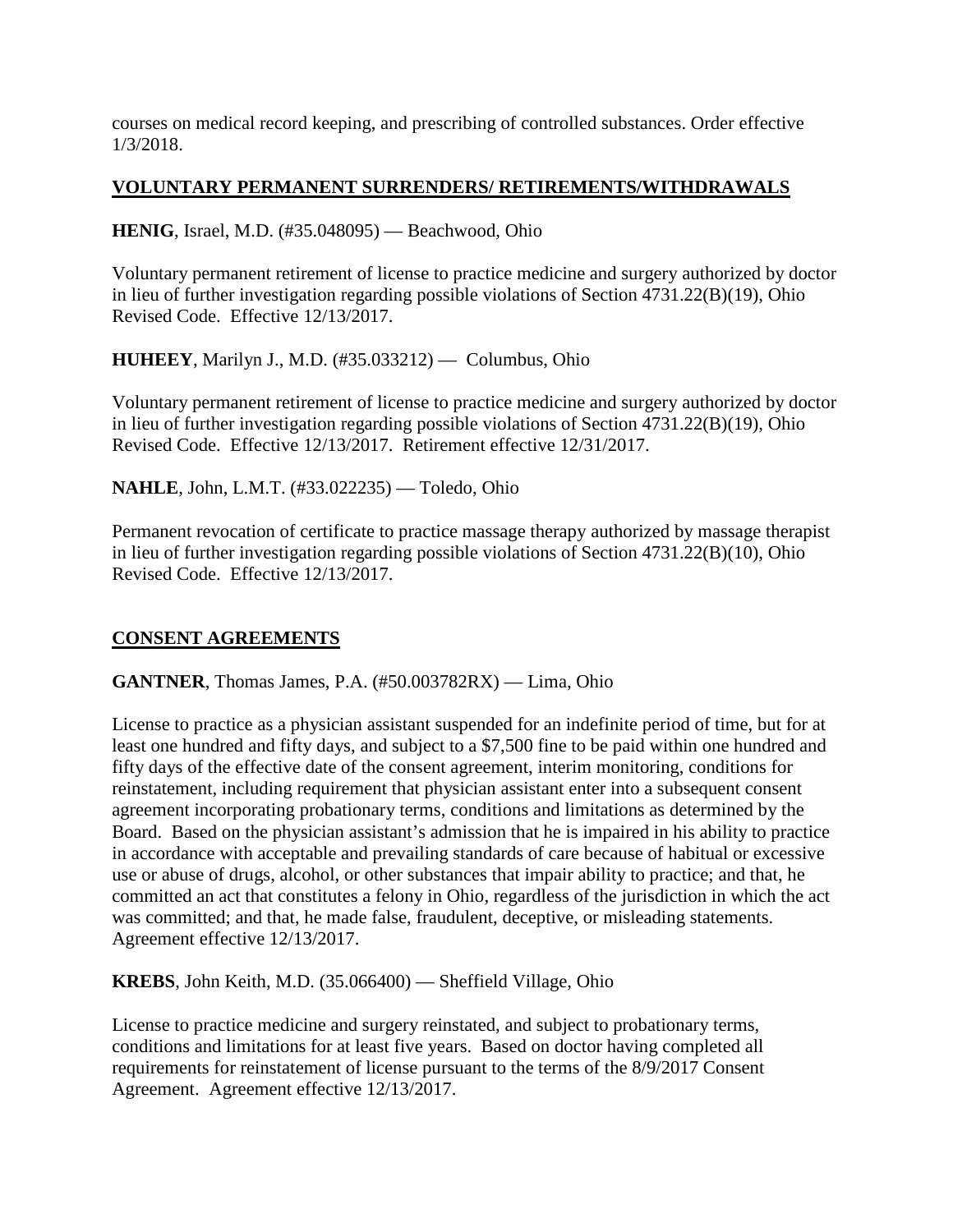## **STODDARD**, Frank Gerard, III, D.P.M. (#36.003130) — Medina, Ohio

License to practice podiatric medicine and surgery reinstated, and subject to probationary terms, conditions and limitations for at least five years. Based on doctor having completed all requirements for reinstatement of license pursuant to the terms of a 7/12/2017 Consent Agreement. Agreement effective 12/13/2017.

**STRAWBRIDGE**, Heather Danielle, M.D. (#35.095839) — Columbiana, Ohio

License to practice medicine and surgery reprimanded, and subject to conditions and limitations including the mandatory completion of controlled substance courses, and a \$7,500 fine. Based on the doctor's admission that in the care of three specified patients, the doctor violated or attempted to violate the Board's rules regarding the standards and procedures for review of the Ohio Automated Rx reporting System. Consent Agreement effective 12/13/2017. Consent Agreement corrected 1/10/2018.

**THOMAS**, Robert Lloyd, III, M.D. (#35.088785) — Lorain, Ohio

License to practice medicine and surgery reprimanded, and subject to a stayed 60-day suspension, probationary terms and conditions for at least two years, and a \$13,000 fine. Based on the doctor's admission that in the care of three specified patients the doctor failed to: maintain minimal standards applicable to the selection or administration of drugs, or failed to employ acceptable scientific methods in the selection of drugs or other modalities for the treatment of disease; that the doctor departed from the minimal standards of care of similar practitioners under the same or similar circumstances; that the doctor failed to comply with Standards and Procedures for Review of the Ohio Automated Rx Reporting System; and that the doctor allegedly violated the Board's rule regarding utilization of controlled substances for self and family members. Agreement effective 12/13/2017.

#### **PROBATIONARY REQUESTS AND MODIFICATIONS**

**ADIB**, Malak S., M.D. (# 35.070170) — Kettering, Ohio

Doctor's request for approval of a controlled substance prescribing course, granted by vote of the Board on 12/13/2017.

**BADII**, Roozbeh, M.D. (#35.127228) — San Diego, California

Doctor's request for approval of a controlled substance prescribing course, granted by vote of the Board on 12/13/2017.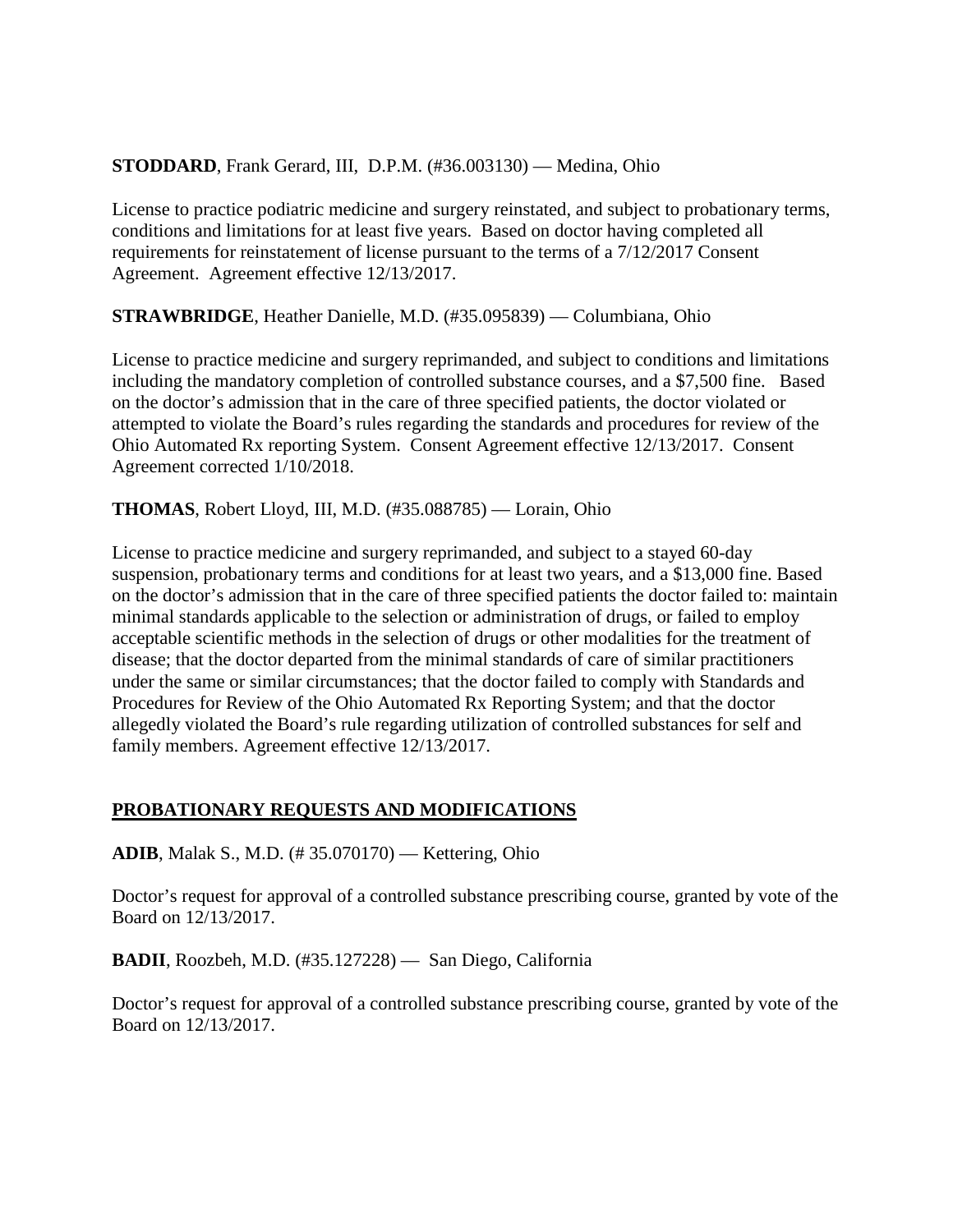## **BROWN**, Paul, P.A. (#50.001371) — Perrysburg, Ohio

Physician Assistant's request for approval to continue under terms of 4/17/2017 Step II Consent Agreement while residing in Alabama; and approval for drug testing and recovery meeting monitoring to be conducted in Alabama, granted by vote of the Board on 12/13/2017.

**LENTINI**, Ross Rosario, M.D. (#35.063449) — East Liverpool, Ohio

Doctor's request for approval in the reduction of drug and alcohol rehabilitation meeting attendance from three per week to two per week with a minimum of ten per month, granted by vote of the Board on 12/13/2017.

**MACATOL**, Michael C., M.D. (#35.095993) — Columbus, Ohio

Doctor's request for approval to discontinue the chart review and drug log requirement, granted by vote of the Board on 12/13/2017.

**MASON**, Richard Ray, D.O. (# 34.007364) — Powell, Ohio

Doctor's request for approval of new monitoring physician, granted by vote of the Board on 12/13/2017. Frequency and number of charts to be reviewed by monitor established at ten charts per month.

**NOTESTINE**, Bethany, J., M.T. (# 33.023073) — Cincinnati, Ohio

Massage therapist's request for reduction of personal appearances from every six months to once annually, granted by vote of the Board on 12/13/2017.

**PALMER**, Joshua D., M.D. (#35.129918) — Columbus, Ohio

Doctor's request for approval to discontinue the chart review requirement, and approval in the reduction of drug and alcohol rehabilitation meeting attendance from three per week to two per week with a minimum of ten per month, granted by vote of the Board on 12/13/2017.

**ZEWAIL**, Aly M. A., M.D. (#35.088417) — Doylestown, Ohio

Doctor's request for approval in the reduction of drug and alcohol rehabilitation meeting attendance from three per week to two per week with a minimum of ten per month; and approval of a reduction in personal appearances from once every three months to once every six months, granted by vote of the Board on 12/13/2017.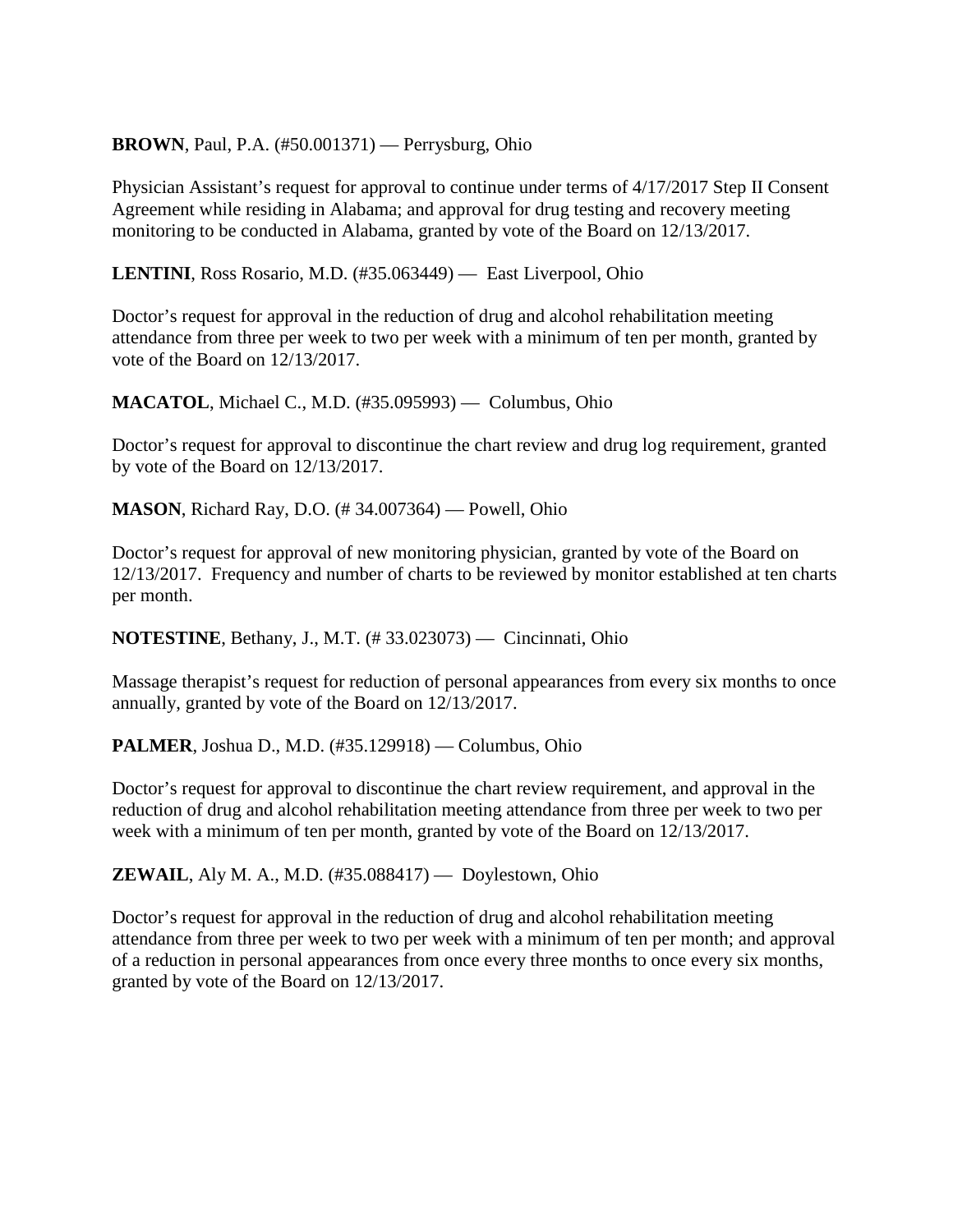## **REINSTATEMENTS**

## **PARROT**, Cassandra R., D.O. (#58.029892) — Cleveland, Ohio

Doctor's request for reinstatement of license to practice osteopathic medicine and surgery granted by vote of the Board on 12/13/2017, subject to terms and conditions established by the 9/10/2014 Board Order.

## **PROBATION TERMINATED**

**BLACKER,** Fonda Lynn, M.T. (# 33.014341) — Vandalia, Ohio

Massage therapist's request for release from the terms of the 12/9/2015 Board Order granted by vote of the Board on 12/13/2017. Release Effective 12/24/2017.

## **NON-DISCIPLINARY ACTIONS**

**BUNKER**, Meghan Renee, L.M.T. (#33.019202) — Grand Rapids, Ohio

Massage therapist's application for restoration of certificate to practice massage therapy granted, pending passage of the Massage and Bodywork Licensing Examination. Based on massage therapist having not practiced in at least two years prior to application for restoration of license. Order effective 12/14/2017. (Journal Entry – No hearing requested.)

## **COURT ACTIONS**

**MANSOUR, Waleed N., M.D.** (#35.078230) — Youngstown, Ohio

By Journal Entry of the Court of Appeals of Ohio, Tenth Appellate District dated 11/14/2017, doctor's motion to stay of the 1/14/16 order of the State Medical board is denied.

Please note that revocation and suspension Orders are not always effective immediately. If you have questions about effective dates or conditions governing a doctor's practice before a Board Order takes effect, please contact the office.

Ohio law permits appeal of a Board Order to the Franklin County Court of Common Pleas. Due to this possibility and the potential for a stay that might delay the imposition of a Board action, you may wish to contact us periodically to verify a given practitioner's licensure status.

Most current citation letters, Board Orders, consent agreements and voluntary surrenders or retirements are available on the Medical Board's website under "Lookup a License." If you have questions or need additional details about Citations, Board Orders, Consent Agreements, or